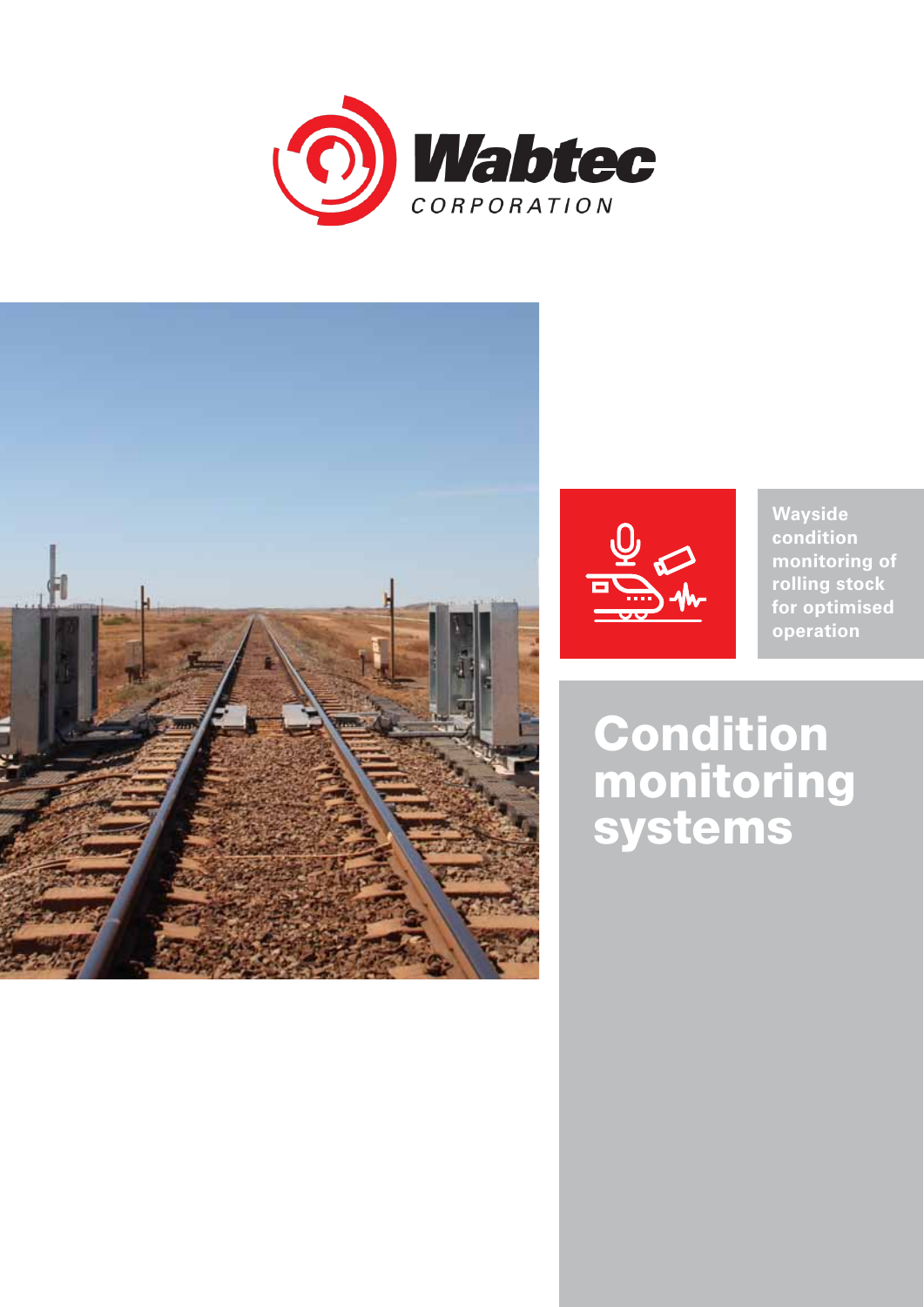## **Over 120 sites operational in 17 countries across 6 continents.**

Australia Belgium Brazil Canada China

 $\Box$ 

**Country with systems installed**

India

 $\Box$ 

France Ireland Mexico New Zealand Norway Russia South Africa Thailand UAE

United Kingdom United States

**Office locations** 

Adelaide & Perth, Australia South Carolina, USA Burton-on-Trent, England New Delhi, India

Based on over 25 years

of experience in Condition Monitoring, our detailed understanding of the rail industry enables Track IQ to provide a robust technical and commercial offering that adds value to our customers business. With continuous investment in both organic growth and acquisition, Track IQ continue to develop sustainable solutions targeted to meet the challenges of operating an efficient modern railway.

**Track IQ has a global reputation for being specialist manufacturers, suppliers and maintainers of wayside condition monitoring equipment and data management systems to the rail industry.** 

# **Specialist** wayside condition monitoring

- Database system, with access via FleetONE web application
- • Installed on your premises, or option to host at Track IQ data centre or in a Cloud based solution

#### **APPLICATIONS**

**Track IQ's rolling stock condition monitoring products include our Bogie Geometry Monitor (BGM), Bearing Acoustic Monitor (RailBAM), Wheel Condition Monitor (WCM) and our suite of vision based systems to monitor and inspect wheel profile and surface condition, bogie components, brakes, wagon sides, undercarriage and couplers.**

- Easy to use, single point access for all data produced by the above systems
- Integrates data from other vendors of wayside and onboard systems
- • Generates immediate alerts and scheduled reports
- • All alert and report settings customisable via web interface
- Auto generates work orders in the maintenance management system (CMMS)
- All data, alerts and reports can be automatically exported to 3rd party systems

C  $\overline{\circ}$ 



**These complimentary systems provide a holistic view of rolling stock and their relative health and safety. The powerful and customisable FleetONE database and visualisation tool presents, prioritises, alarms and reports to meet each customer's specific requirements, driving down the cost of rolling stock maintenance, whilst increasing safety.**

- Simplification: Rather than multiple applications to view data, FleetONE provides a single web page to work with a wide range of equipment
- Automation: Once configured, reports listing bad/damaged components are generated automatically and delivered via email
- Information: The database and search engine are "open" enabling investigation into data and direct access to data as required



# **FleetONE Imports, Aggregates & Unifies Wayside Rolling Stock Data**



## **DESCRIPTION**

An advanced data management system that integrates condition monitoring data from a range of wayside and on-board measurement devices

## Operating Parameters

## User Benefits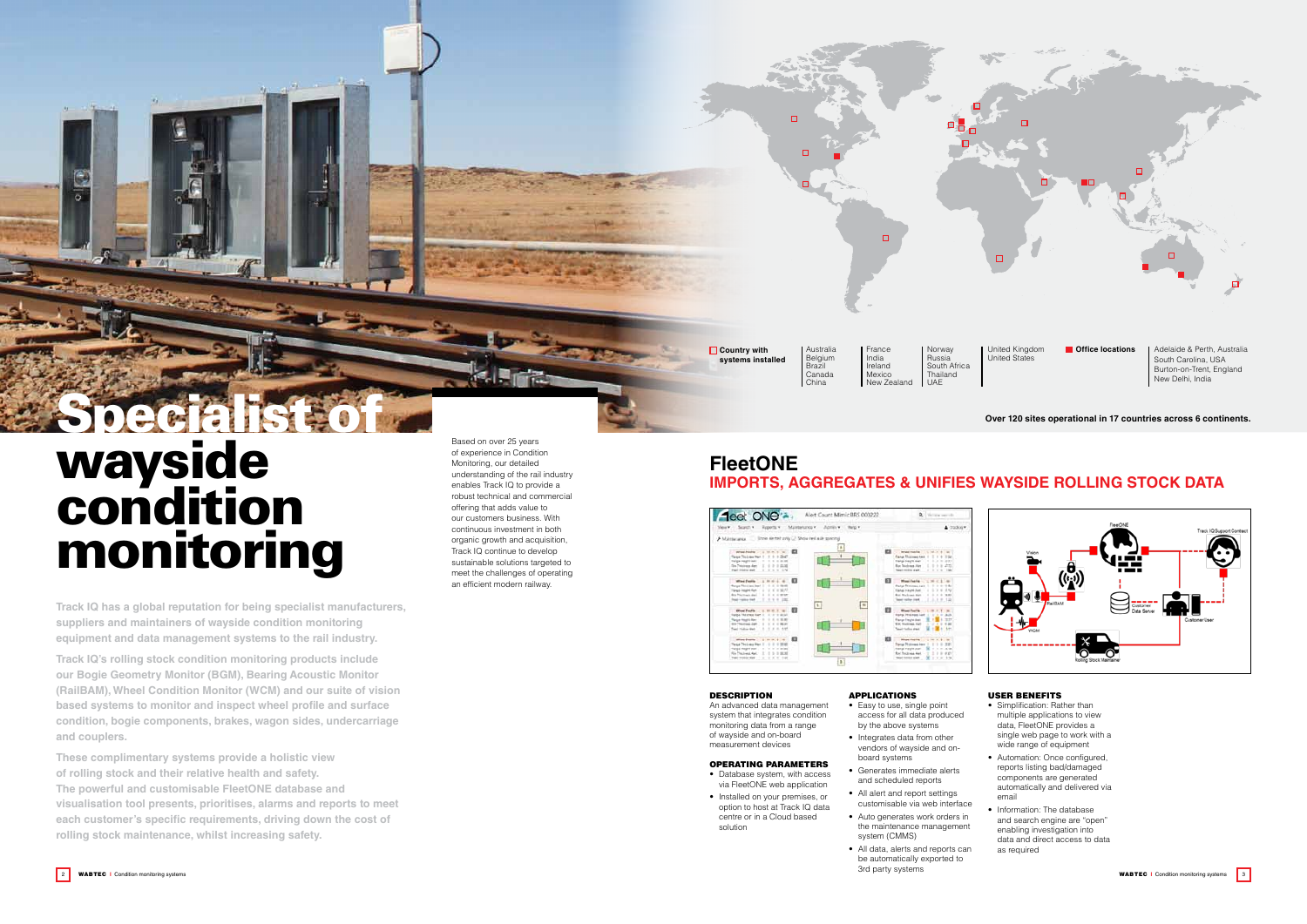## **WPM Wheel Profile Monitor**

#### **DESCRIPTION**

Wayside machine vision based wheel profile measurement system with high accuracy

## Operating Parameters

- Speed: 10-160km/h (6-99mph)
- • Capacity: unlimited train length
- Temp: -40/+60°C (-40/140°F)
- Installation location: Mainline or depot
- Detection target: Freight, Passenger and High Speed Trains

Wayside vision based system for brake pad/shoe inspection

## Operating Parameters

#### Operating Parameters • Speed: 20-130km/h (13-80mph)

- • Speed: 10-160km/h (6-99mph)
- • Capacity: unlimited train length
- Temp: -40/+60°C (-40/140°F)
- Installation location: Mainline or depot
- Detection target: Freight, Passenger and High Speed Trains
- Capacity: unlimited train length
- Temp: -40/+60°C (-40/140°F)
- Installation location: Mainline or depot
- Detection target: Freight, Passenger and High Speed Trains

• Detection of rolling surface defects in the axle journal bearing

# **BIM Brake Inspection Monitor**

## **DESCRIPTION**

• Providing alerts of defects up to 100,000km before traditional methods of detection

- Predictive alerts allow maintenance to be scheduled without impacting on asset availability
- Reducing in-service failures
- Improved safety through detection and removal of defective material in advance of catastrophic failure
- • Bearing health monitoring enables bearing life extension

Wayside acoustic axle journal bearing monitor to capture all passing wheelsets. Efficiently integrated with the infrastructure to offer a cost effective to unreliable on-train

alternatives

- - • Derailment prevention and
	- Advanced triggering method to
	- Easy system validation and







- Machine vision based to offer all wheel profile related measurements with high accuracy
- enables conditioned based maintenance
- minimise power consumption
- calibration

# **RailBAM Bearing Acoustic Monitor**

## **DESCRIPTION**

#### Applications

- Enable predictive based just on-time maintenance of brakes
- Increase rolling stock availability
- Cost reduction on maintenance labour and material
- • Forecast the maintenance interval based on historical data



## User Benefits

- Detection of defects of inboard axle journal bearings
- Detection of rolling surface defects in bearing components on the underframe

#### Applications

- Flange Height =  $+/-0.5$  mm • Flange Width  $= +/-0.5$  mm
- $\bullet$  Hollow =  $+/-0.5$  mm
- Diameter =  $+/-1.5$  mm
- Back to back  $= +/-1.0$  mm •  $\text{Rim} = +/-1.0 \text{ mm}$

- Predictive alerts allow maintenance to be scheduled without impacting on asset availability
- Reducing in-service failures
- Improved safety through detection and removal of defective material in advance of catastrophic failure
- Bearing health monitoring enables bearing life extension





#### User Benefits

## Applications

- • Brake Shoe/Pad Detection
- Brake Shoe/Pad Thickness Measurement: ± 2 mm
- Securing Key Detection
- • Other critical defect of brakes

#### User Benefits

# **RailBAM IB In-Board Bearing Monitor**

#### **DESCRIPTION**

Acoustic bearing monitor sitting within the track to capture axle journal bearings as well as bearings in the driveline, suspension tubes, final drive, gearbox, etc.

Efficiently integrated with the infrastructure to offer a cost effective alternative to unreliable on-train solutions.

## Operating Parameters

- Speed: 20-70km/h (13-45mph)
- Capacity: unlimited train length
- Temp: -40/+60°C (-40/140°F) • Installation location: Mainline or depot
- Detection target: Freight, Passenger and High Speed Trains

## Applications

#### User Benefits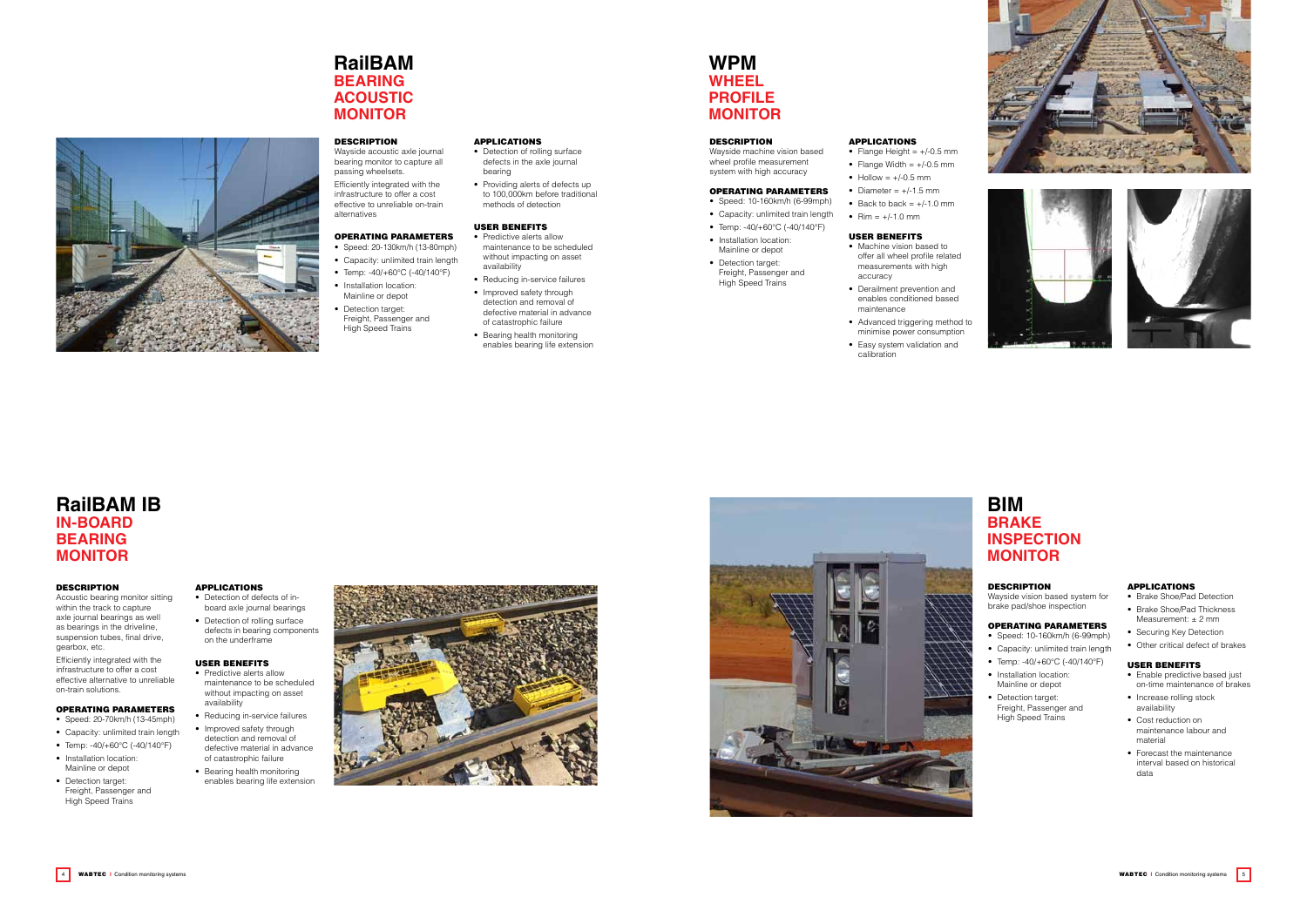Wayside acoustic and vison based system to record and document noisy events/trains

- Speed: N/A
- • Capacity: Unlimited train length
- Temperature: -40/+60°C (-40/140°F)

## Operating Parameters

# **TNM Train Noise Monitor**

## **DESCRIPTION**

# **BGM Bogie Geometry Monitor**

#### **DESCRIPTION**

Wayside system for bogie geometry inspection and tracking problem detection

## Operating Parameters

- Derailment prevention
- Minimise fuel consumption and therefore enable great cost saving
- • Enable comfortability for passenger and HS trains
- Cost effective by using nonlaser based technology







- • Speed: 10-160km/h (6-99mph)
- Capacity: unlimited train length
- Temp: -40/+60°C (-40/140°F)
- Installation location: Mainline or depot
- Detection target: Freight, Passenger and High Speed Trains

## Applications

- Hunting detection • Angle of Attack (AOA)
- measurement • Tracking position measurement
- 

**APPLICATIONS** • Bogie/Vehicle side view

## User Benefits

#### • Tag detection module (PhotoTag)



- User Benefits • Full vehicle inspection suite composed of separable
- Customer can have full suite
- Advanced triggering

• Vehicle top view module (RailCAM) • Coupler inspection module





# **FVIS Full Vehicle Inspection System**

## **DESCRIPTION**

- Passive monitoring of environmental noise pollution
- • Link noise levels to vehicle identity
- Active system, controlling infrastructure based friction modifier in response to noise emissions

Wayside vision based system(s) to fully inspect vehicle condition including critical parts such as couplers and draft-pack (can be provided as individual modules or integrated system)

#### Operating Parameters • Speed: 10-160km/h (6-99mph)

Wayside combined Weigh in Motion (WIM), Wheel Impact Load Detection (WILD) and vision systems (Wheel Surface Monitor – WSM) for wheel surface condition monitoring

#### Applications • Wheel impact detection

module

• Vehicle under carriage view

module

• Draft-Pack inspection module

• Missing components detection such as springs and bolts

- • Capacity: unlimited train length
- Temp: -40/+60°C (-40/140°F)
- Installation location: Mainline or depot
- Detection target: Freight, Passenger and High Speed Trains
- inspection modules/products
	- or individual modules depends on specific needs
	- method to minimise power consumption
- Alert on tread defects and loading problem enables customer to address issues faster and optimise bogie maintenance, minimising impact on infrastructure and rolling stock
- Wheel life optimisation
- Improved safety through alerting of problem events
- Optional image sensor enables accurate defect identification

#### Applications

## User Benefits

- • Providing customers with sound emission logs and images associated with passing rolling stock. Ensures environmental noise limits are adhered to
- Optimising the use of costly friction modifiers when applied 'on condition' in response to threshold exceedances



# **WCM Wheel CONDITION Monitor**

#### **DESCRIPTION**

## Operating Parameters

- • Speed: 10-160km/h (6-99mph)
- Capacity: unlimited train length
- Temp: -40/+60°C (-40/140°F) • Installation location:
- Mainline or depot • Detection target:
- Freight, Passenger and High Speed Trains
- • Weight measurement at different levels
- Reporting overloading at different levels
- Vehicle end-to-end (ETE) and side-to-side (STS) imbalance
- Detection and reporting of poor wheel load distribution
- • Detailed surface defect detection via imaging systems (optional)

### User Benefits